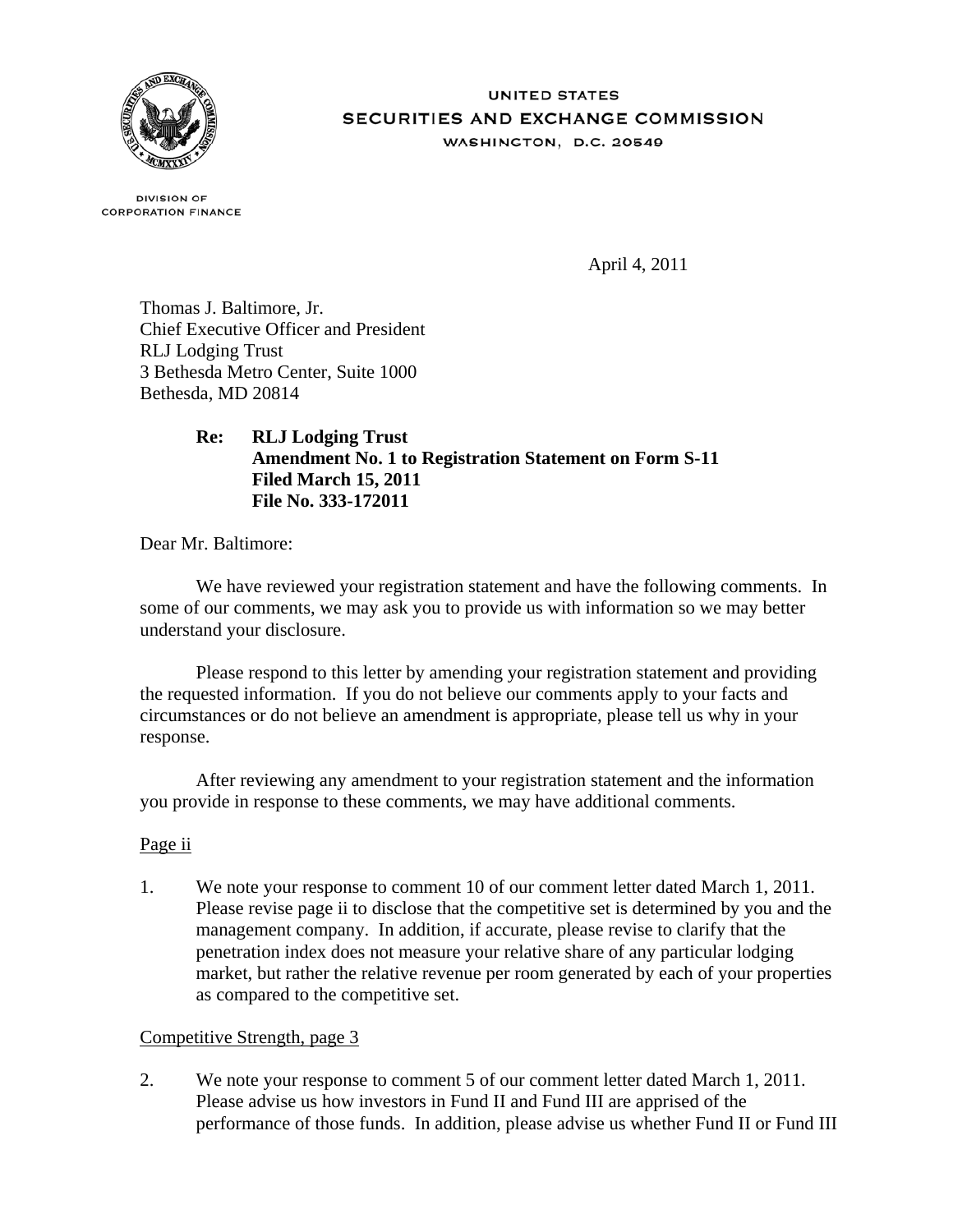Thomas J. Baltimore, Jr. RLJ Lodging Trust April 4, 2011 Page 2

> have suffered any significant adverse business developments, such as a default on indebtedness or a property foreclosure. We may have additional comments.

## Other Data, page 14

3. Please provide more detailed disclosure about why the specific adjustments you make to FFO and EBITDA facilitate operating performance comparability.

#### Because we will issue a significant number of common shares…, page 46

4. Please clearly disclose the number of shares, including shares underlying OP units, that will be issued in the formation transaction but will not be subject to lock-ups.

## Distribution Policy, page 51

5. Please advise us why you believe it is appropriate to add back transaction and pursuit costs to estimated cash available for distribution.

#### The U.S. Lodging Industry..., page 87

6. We note your response to comment 15. Please provide us a more detailed analysis of why the disclosure of RevPAR projections throughout the prospectus that are attributed to Colliers PKF Hospitality Research do not require a consent pursuant to Rule 436. The disclosed projections appear to be a summary of information provided in a Colliers report and the projections appear to be based on Colliers expertise regarding the lodging industry.

## Exhibit 8.1

7. Please advise us whether the registrant's REIT status depends on the REIT status of the Subsidiary REITs. If so, please advise us why assumption (v) on page 5 of the opinion is appropriate.

We urge all persons who are responsible for the accuracy and adequacy of the disclosure in the filing to be certain that the filing includes the information the Securities Act of 1933 and all applicable Securities Act rules require. Since the company and its management are in possession of all facts relating to a company's disclosure, they are responsible for the accuracy and adequacy of the disclosures they have made.

Notwithstanding our comments, in the event you request acceleration of the effective date of the pending registration statement please provide a written statement from the company acknowledging that:

 should the Commission or the staff, acting pursuant to delegated authority, declare the filing effective, it does not foreclose the Commission from taking any action with respect to the filing;